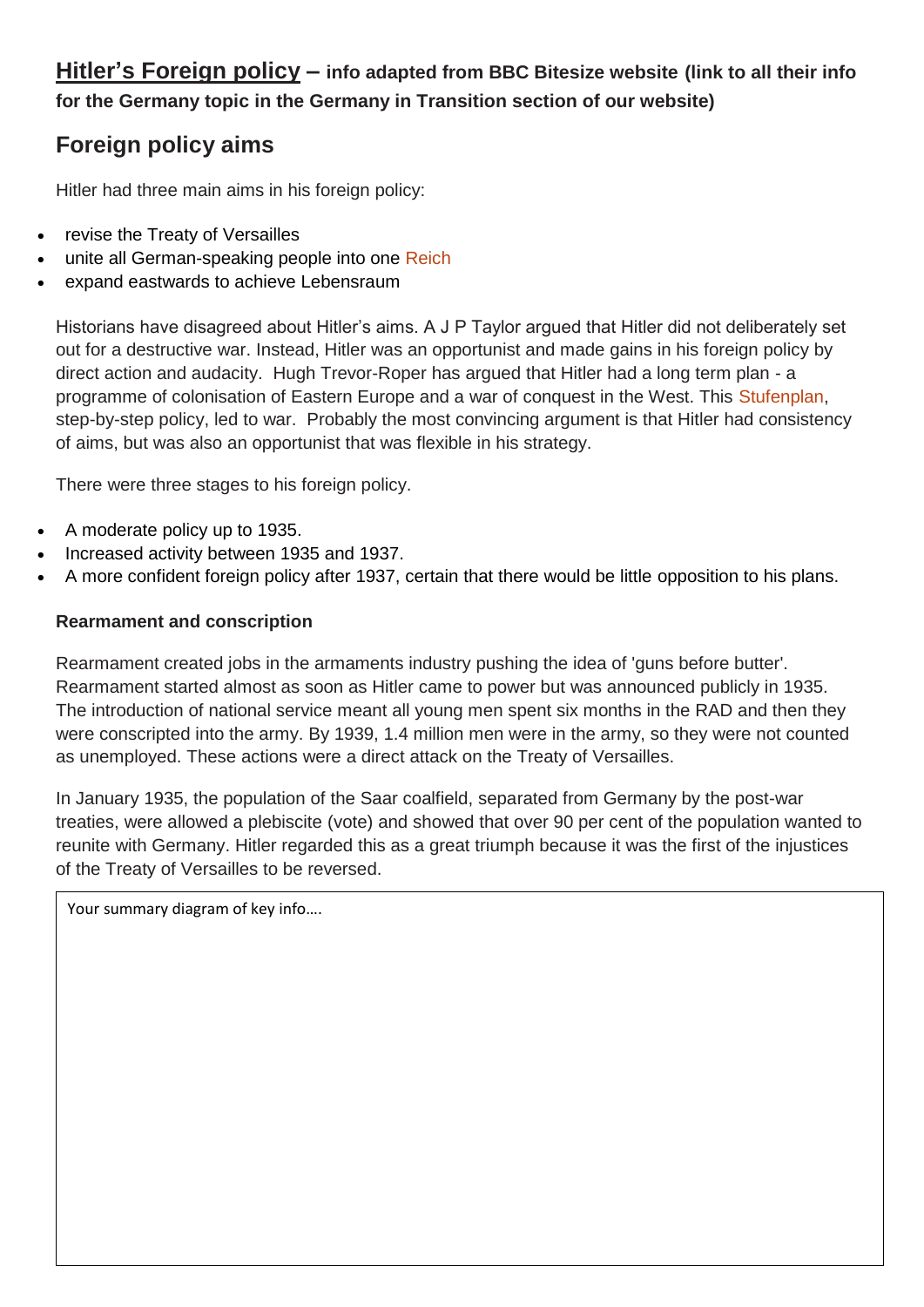## **Rhineland Invasion, March 1936**



For many years the Rhineland area had been a key industrial region of Germany, producing coal, steel and iron resources. The Rhineland also formed a natural barrier to its neighbour and rival, France. In the event of a war, the River Rhine, if properly defended, would be a difficult obstacle for an invading force to cross.

One of the terms of the Treaty of Versailles was that the Germans would not be able to keep military forces in a 50 km stretch of the Rhineland. Hitler resented this term as it made Germany vulnerable to invasion. He was determined to enlarge his military capability and strengthen his borders. In 1935, Hitler revealed that he had built up an air force and signed the Anglo-German Naval Agreement that allowed him to enlarge his naval forces.

In 1936, Hitler boldly marched 22,000 German troops into the Rhineland, in a direct contravention of the Treaty of Versailles. Hitler offered France and Britain a 25 year non-aggression pact and claimed 'Germany had no territorial demands to make in Europe'.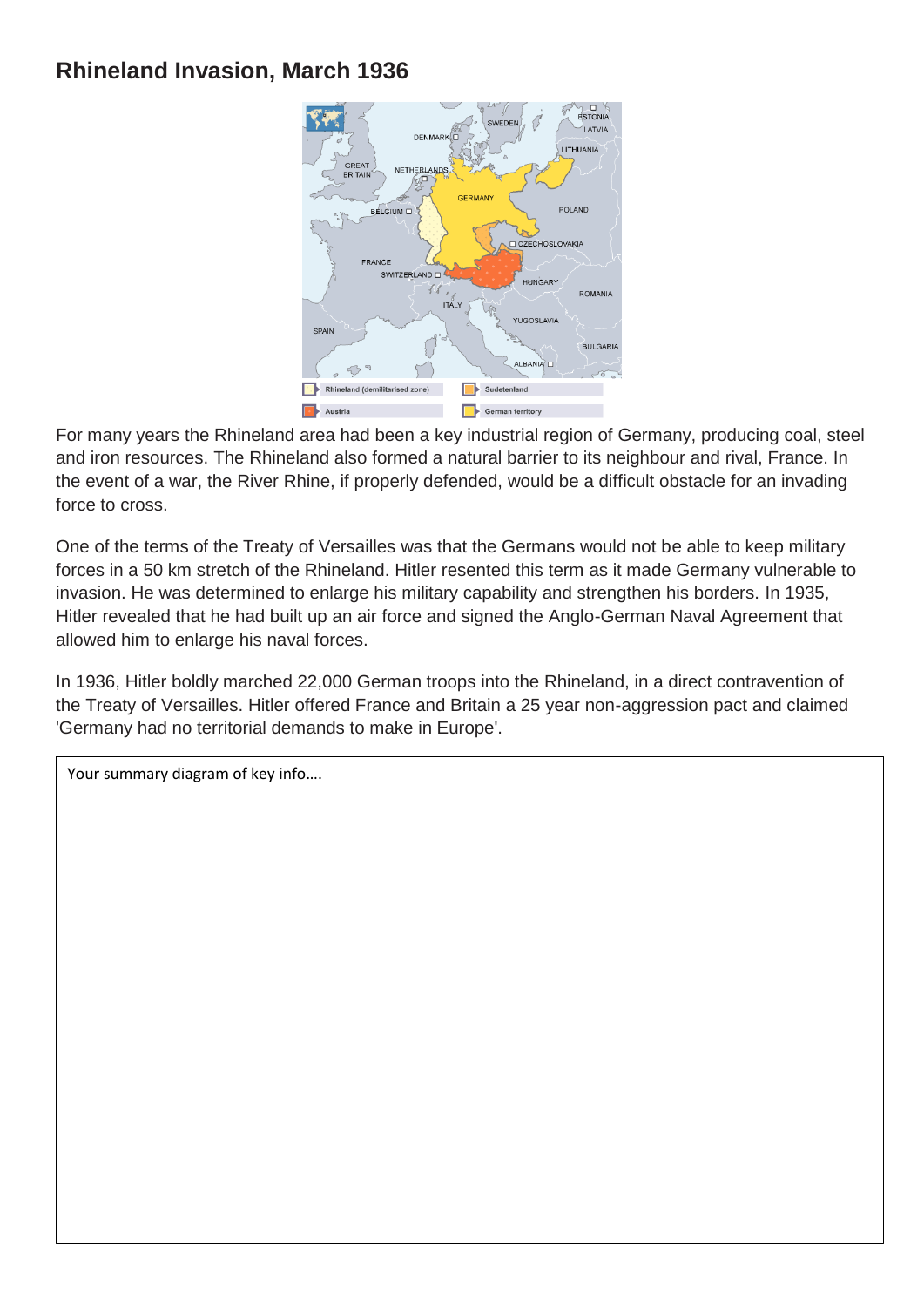# **Austrian Anschluss, March 1938**



Map showing the Anschluss with Austria

Hitler wanted all German-speaking nations in Europe to be a part of Germany. To this end, he had designs on re-uniting Germany with his native homeland, Austria. Under the terms of the Treaty of Versailles, however, Germany and Austria were forbidden to be unified. Hitler also wanted control of the largely German-speaking area within Czechoslovakia, called the Sudetenland. Importantly, Austria shared a border with this area. Austria was a convenient 'stepping-stone' to further invasions.

In an attempt to realise his goals, Hitler was determined to destabilise Austria and undermine its independence. He would cause chaos, then present himself as the person to restore order through the Anschluss (union with Austria)

## **The failed coup – Hitler attempted Anschluss in 1934, but it failed.**

The Austrian Chancellor, Dollfuss, tried to crack down on the Socialists and Nazis - political factions that he thought were tearing the country apart. Dollfuss banned the Nazi party. In 1934, Hitler ordered the Austrian Nazis to create havoc in Austria. This turned into an attempt to overthrow the government. Chancellor Dollfuss was murdered but the attempted coup failed because the Austrian military intervened to back up the government.

In 1934, Italy had an agreement with Austria that it would protect Austria from outside aggression. The Italian dictator, Mussolini, honoured the agreement and moved Italian troops to the Austrian border to deter Hitler from invading.

## **Events in Austria**

The new Austrian Chancellor, Schuschnigg tried to preserve the country from German invasion by trying not to give Hitler an excuse for aggression. He tried to co-operate with Hitler as much as possible. Schuschnigg signed the German-Austrian Agreement of 1936. This pact recognised the independence of Austria but the price was that Austria's foreign policy had to be consistent with Germany's. The agreement also allowed Nazis to hold official posts in Austria. Schuschnigg hoped this would appease Hitler. He was wrong.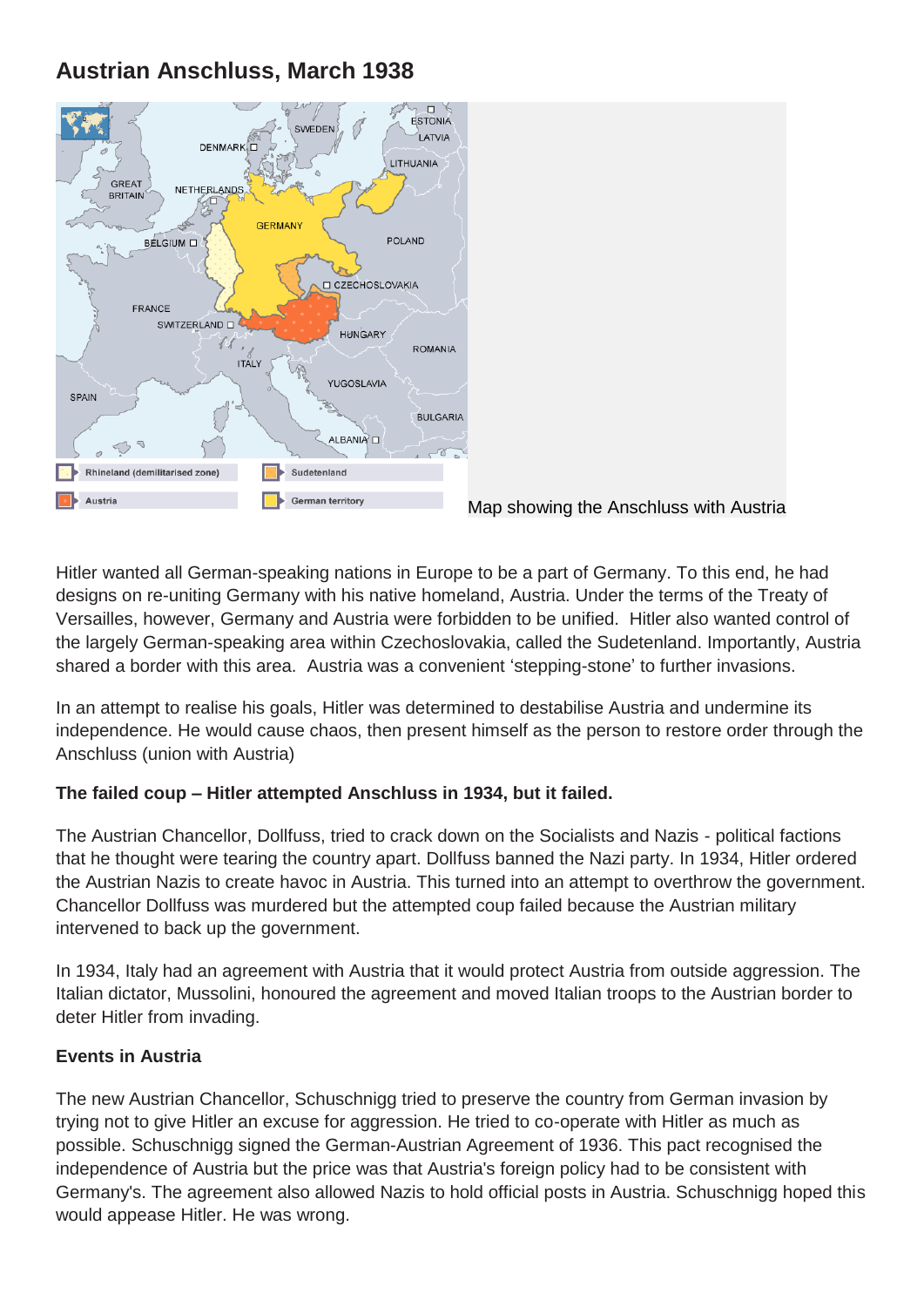Schuschnigg's position was undermined in 1936 when Hitler and Mussolini formalised the Rome-Berlin Axis during their joint involvement in the Spanish Civil War (1936-39). With Germany and Italy now firm allies, Austria had lost the protection of Italy and was vulnerable to German attack.

In 1938, Schuschnigg visited Hitler near the Austrian border. Hitler demanded that Nazis be given key government posts in Austria. Schuschnigg compromised and the Nazi member, Seyss-Inquart, was made Minister of the Interior. Hitler ordered Austrian Nazis to create as much trouble and destruction as possible in order to put pressure on Schuschnigg. If Hitler could claim that Austrian law and order had broken down he could justify marching German troops into Vienna to restore peace - despite the fact that he was responsible for the chaos in the first place.

## **Four days in March**

### **Wednesday 9 March 1938**

In a desperate act, Schuschnigg announced a referendum whereby the Austrian people would decide for themselves if they wanted to be a part of Hitler's Germany. Hitler was furious. If the Austrians voted against joining Germany his excuse for invasion would be ruined.

### **Thursday 10th March 1938**

Hitler told his generals to prepare for the invasion of Austria. He ordered Schuschnigg to call off the referendum. Knowing he would receive no help from Italy, and that France and Britain would not interfere in Hitler's plans, Schuschnigg conceded. He called off the referendum and resigned.

The Nazi Austrian Interior Minister, Seyss-Inquart, was ordered by Hitler to ask for German help in restoring order in Austria.

#### **Friday 11th March 1938**

Hitler reassured Czechoslovakia that they had nothing to fear.

#### **Saturday 12th March 1938**

German troops marched into Austria unopposed. Hitler now had control of Austria. A month later, Hitler held a rigged referendum. The results showed that the Austrian people approved of German control of their country.

#### **Foreign reaction to the Anschluss**

#### **France**

French politics were in turmoil in March 1938. In fact, two days before Germany invaded Austria, the entire French government had resigned. France was not in a position to oppose the invasion.

#### **Britain**

In March 1938, Britain was having its own political problems. Anthony Eden, the Foreign Secretary, had resigned over Prime Minister Neville Chamberlain's decision to open negotiations with the fascist dictator of Italy, Mussolini. As such, with Chamberlain determined to appease Hitler, there was no political will to oppose Germany.

Furthermore, the British population were against the idea of another European war. The Anschluss was not seen as a threat to Britain and, as both nations were German-speaking, there was a sense that there was no good reason why Austria and Germany shouldn't unify.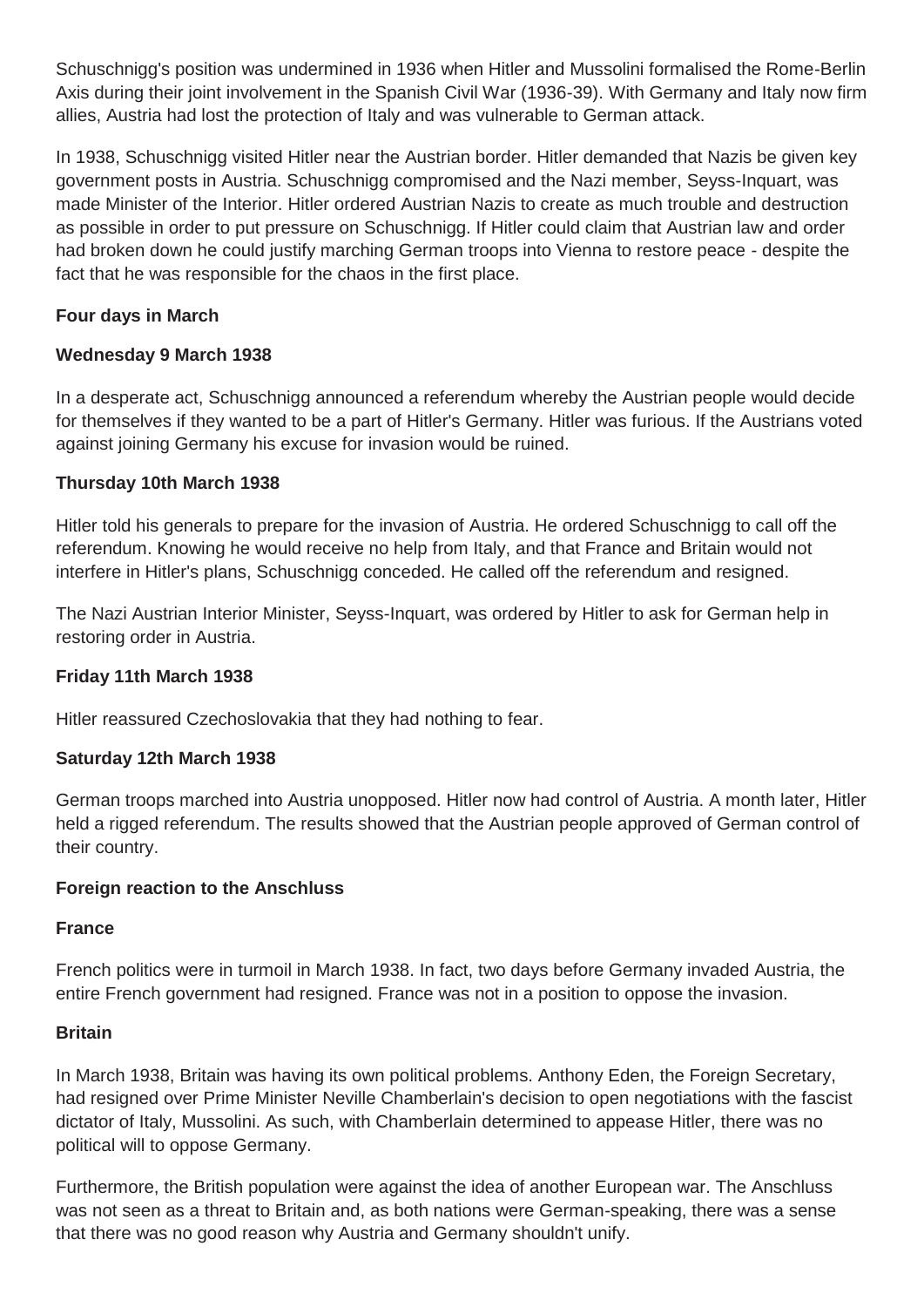Anti-appeasers, such as Winston Churchill, were alarmed by Germany's annexation of Austria. They believed that if Hitler had a true claim to Austria, he should have used negotiation and diplomacy rather than force.

## **Results**

- Germany added seven million people and an army of 100,000 to its Reich.
- Germany gained useful resources such as steel, iron ore and Austria's foreign exchange reserves.
- The balance of power in south-eastern Europe shifted in favour of Germany, increasing their influence in the Balkans.
- Czechoslovakia was now surrounded on three fronts by Germany.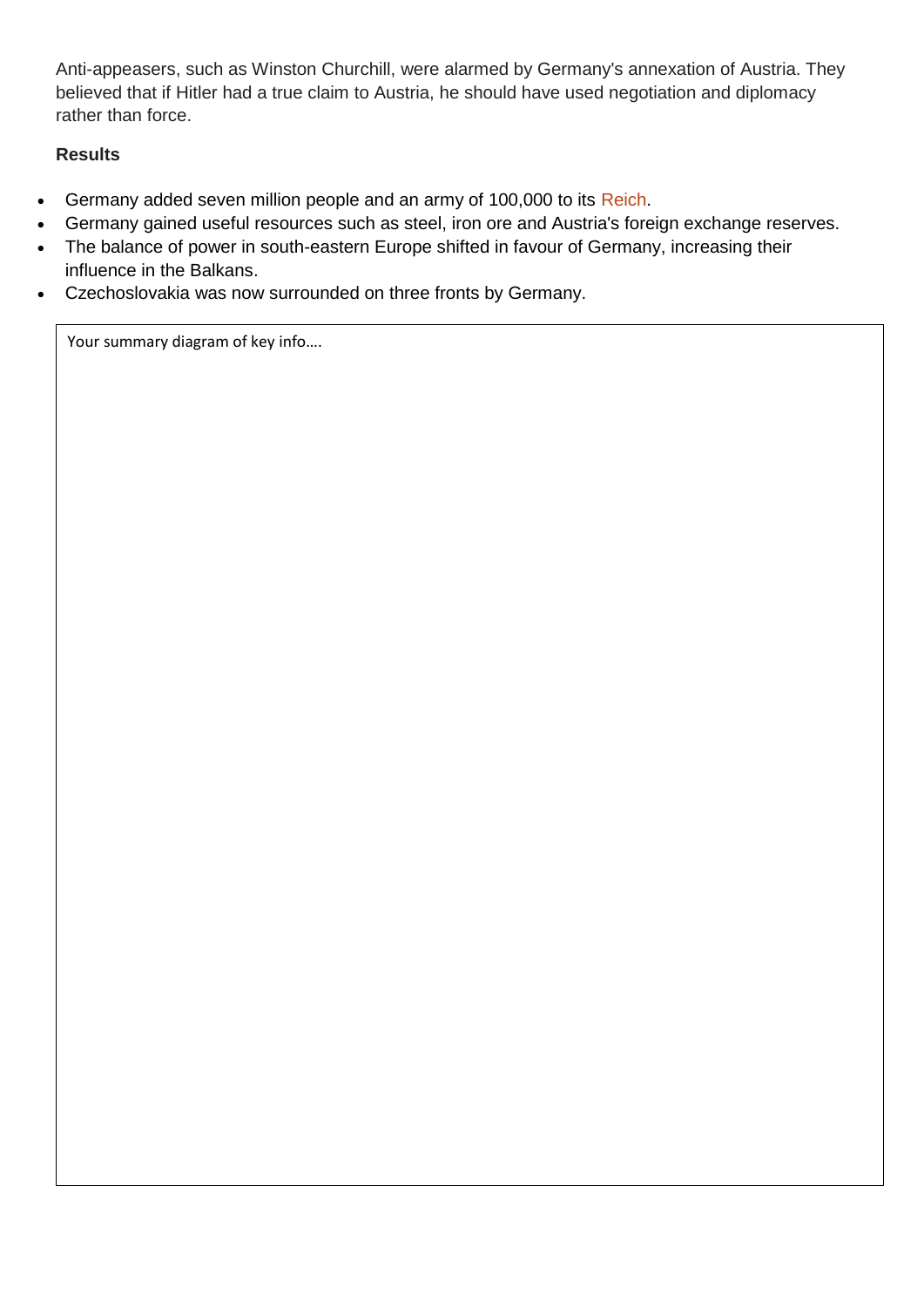## **The Sudetenland 1938**



Hitler turned his attention to Czechoslovakia after his Anschluss triumph. He wanted to dismember this democratic country by whatever means necessary. Czechoslovakia was a member of the League of Nations and allied to France and the Soviet Union. There were however large minorities within Czechoslovakia. This included 3 million Germans in the area known as the Sudetenland.

- **Key events**
- Early in **1938**, the German leader in the Sudetenland Konrad Henlein complains that Sudeten Germans are being mistreated by Czechs.
- **30 May 1938** Hitler orders plans to destroy Czechoslovakia by 1 October.
- **12 September 1938** Hitler makes a speech attacking Czechoslovakia.
- **15 September 1938** Neville Chamberlain, the British Prime Minister, flies to see Hitler at the Berghof and agrees that Czechoslovakia should give all areas with 50 per cent German Sudetens to Germany. The British and French persuade the Czechs to agree.
- **22 September 1938** Chamberlain is successful in persuading Edvard Beneš, President of Czechoslovakia, to accept Germany's demands. Chamberlain meets Hitler at Bad Godesberg confident that the crisis was over. Hitler however had changed his mind and wanted the Sudetenland by 1 October. The talks break down and there is real fear now of a war in Europe. Chamberlain persuades Mussolini, the Italian dictator, to arrange a conference at Munich to discuss the issue of the Sudetenland.
- **29-30 September 1938** Britain, France, Germany and Italy met in Munich. Crucially Czechoslovakia and the Soviet Union were not present. The four countries agreed to the German occupation of the Sudetenland between 1 and 10 October. German troops occupy the Sudetenland. Britain and France were following a policy of appeasement. Neville Chamberlain returned to Britain claiming he had established peace in our time. However following the agreement both Britain and France speeded up their own rearmament plans. Chamberlain's claim turned out to be a false hope as within a year of the agreement World War Two had started.
- **The final destruction of Czechoslovakia - 1939**
- The Munich agreement dealt only with the Germans in the Sudetenland. It said nothing of the nearly 2 million Germans living in Bohemia and Moravia. Hitler now moved to bring them under German control.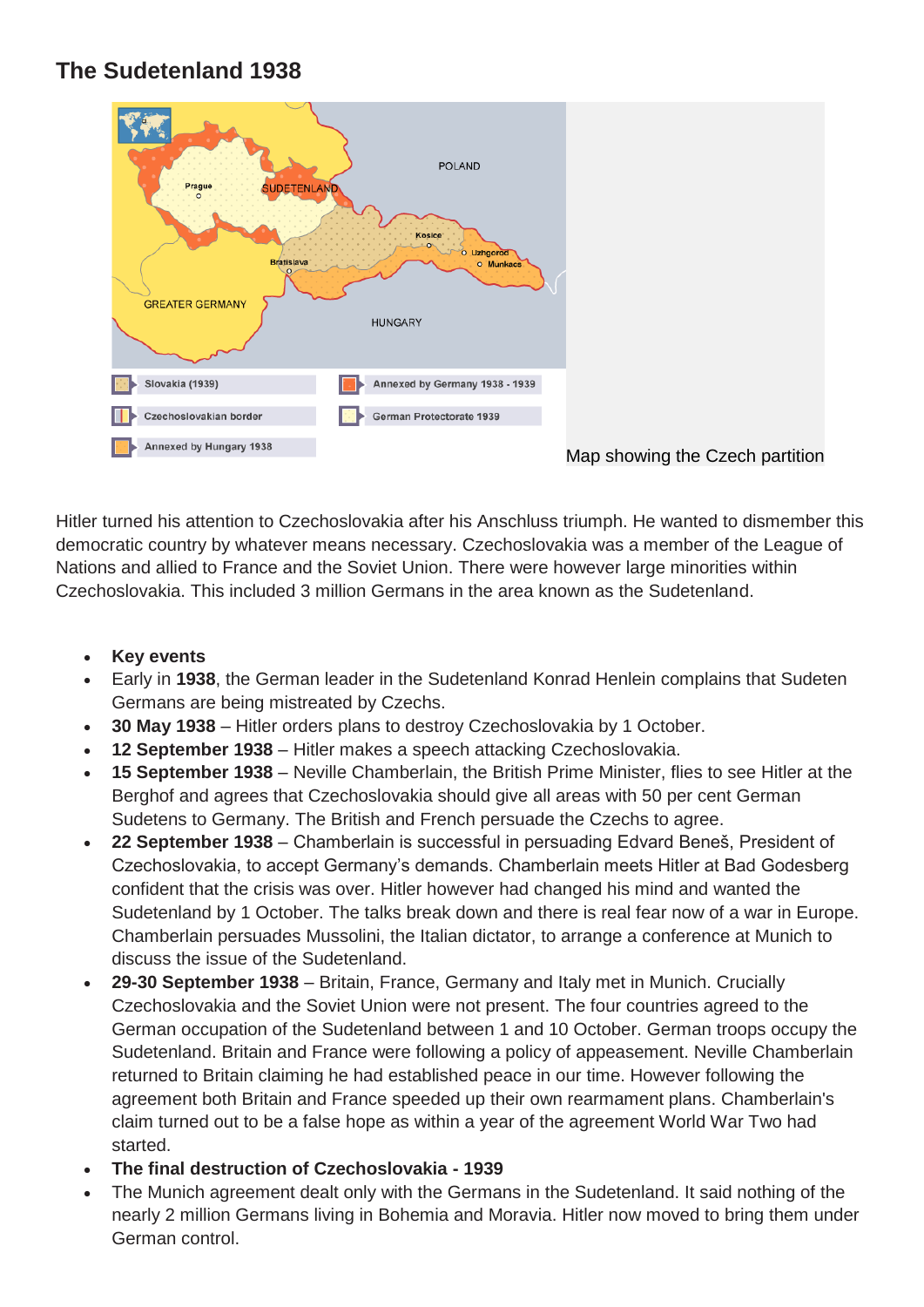- Using the same tactics as in other events, he claimed that Germans were being treated unfairly. He claimed that the Czech government had lost control and that the German army should be sent in to restore order.
- Hitler invited President Hacha to Berlin on 14 March 1939. Hitler demanded that Hacha agreed to split Czechoslovakia within a few hours. At 04:00, President Hacha caved in to Hitler's demands and German troops marched into Prague on 15 March 1939. This was conquest pure and simple.
- Germany expanded and gained valuable resources as Czechoslovakia was rich in coal and possessed the huge Skoda armaments factory.